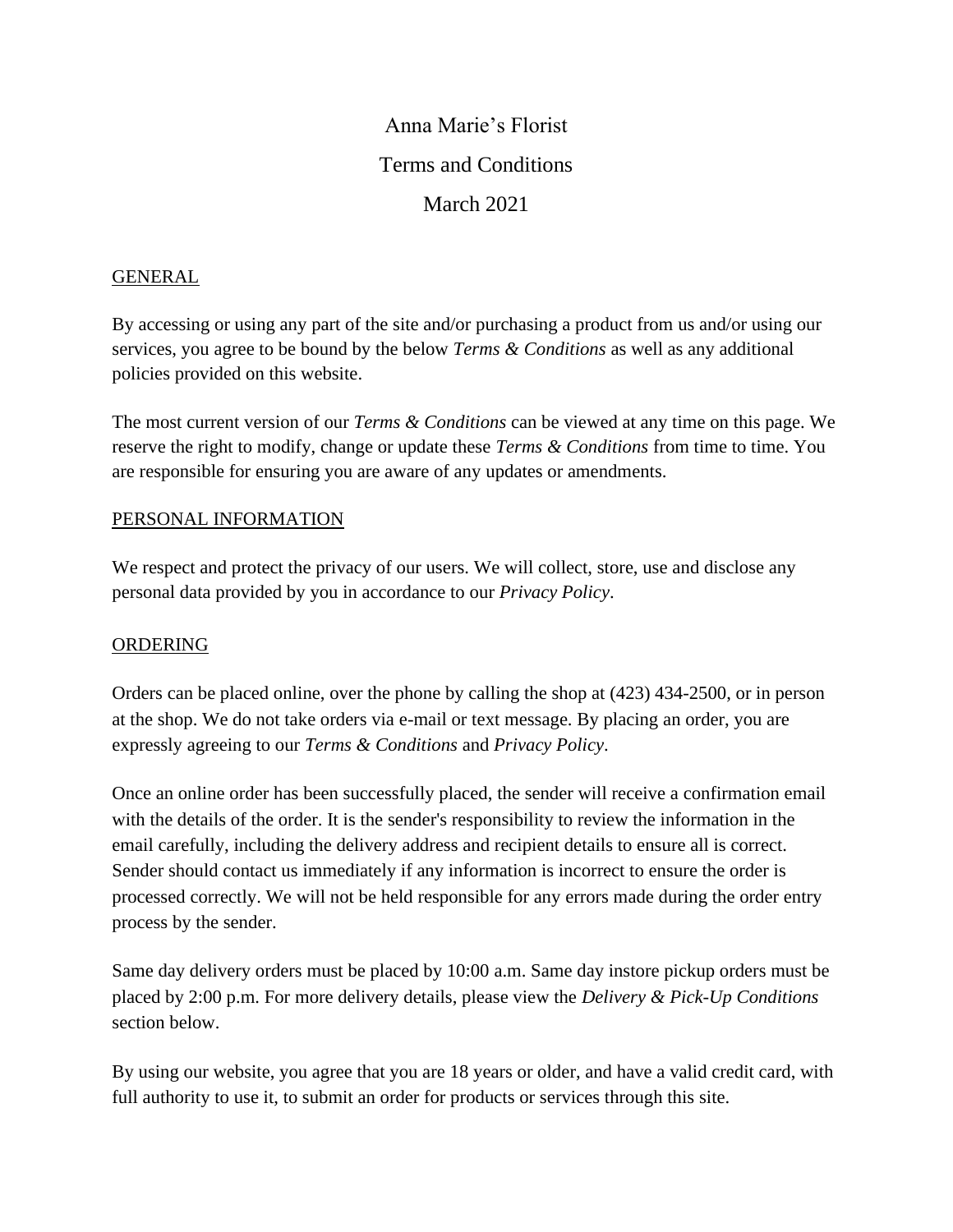# PRICING, PAYMENT & SALES TAX

All prices listed are in USD \$. All prices shown do not include applicable Delivery Fees or Tennessee State Sales Tax. We will automatically charge and withhold the applicable sales tax for all orders delivered in Tennessee.

Prices and delivery fees are subject to change without prior notice and may increase during peak seasons such as Valentine's Day and Mother's Day.

For all orders placed online, over the phone, or in store, we accept Visa, Mastercard, American Express, and Discover.

Wix provides us with the online e-commerce platform that allows us to sell our products to you. Your data is stored through Wix's data storage, databases and the general Wix application. Your data is stored on a secure server behind a firewall.

For events and contract payment terms, please refer to your *Event Contract*.

## CANCELLATIONS

If a cancellation is necessary, sender must make a delivery cancellation 24 hours before it is set to go out for delivery. Cancellations can only be made by calling the shop. We do not accept email or text message cancellations.

Cancellations policy regarding events is detailed in your *Event Contract*.

# PROMOTIONAL CODES & OTHER CREDITS

Promotional codes are non-transferrable and not redeemable for cash. Discounts are applied to the subtotal prior to Delivery Fees and applicable Tennessee Sales Tax. Promotional codes must be redeemed prior to the expiry date (if there is one). Any balance and/or discount remaining after the expiry date is forfeited.

Promotional codes may not be used in conjunction with any other promotional code or special being offered. Anna Marie's Florist Incorporated reserves the right to change or withhold use of these codes at any time.

# DELIVERY & PICK-UP POLICY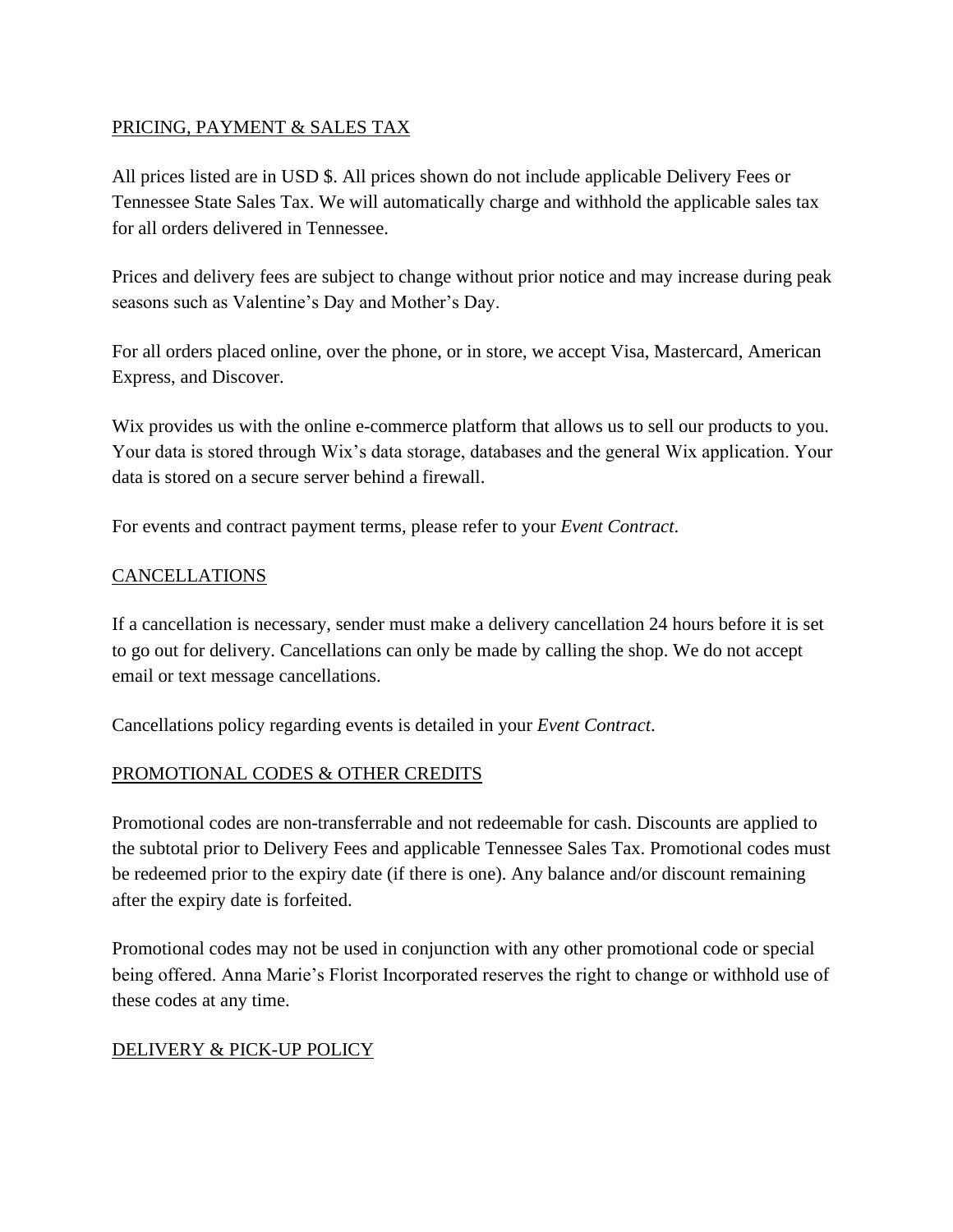Same day delivery orders must be placed BY 10:00 a.m. on the delivery day. Any delivery orders placed AFTER 10:00 a.m. will be available for delivery the following business day. All delivery orders placed on Saturday AFTER 10:00 a.m. will be delivered, at the earliest, Monday of the following week.

Same day instore pick-up orders must be placed by 2:00 p.m. on the pick-up day. Any pick-up orders placed AFTER 2:00 p.m. will be available for pick-up the following business day. All pick-up orders placed on Saturday AFTER 10:00 a.m. will be available, at the earliest, Monday of the following week.

For special requests, please call the shop and we will do our best to accommodate.

Deliveries take place between 10:00 a.m. to 4:00 p.m. Monday - Friday and 10:00 a.m. to 1:00 p.m. on Saturday. Extended delivery hours for peak times (Valentine's Day and Mother's Day) will be shared on our website or via our social media channels.

Deliveries are available to the Johnson City area and surrounding communities such as Gray, Piney Flats, Boones Creek, and Jonesborough. Delivery charges are calculated at checkout according to delivery address and distance from our shop. Delivery fees start at \$12.00 for a majority of the Johnson City area and deliveries to surrounding communities or beyond start at \$15.00 and increase correspondingly based on distance from our shop. For delivery to addresses that are not available at checkout, please give us a call to discuss individual delivery schedules and charges. **There is no fee for pick-up orders.**

If a specific delivery time is required, please contact us before placing your order to ensure we can accommodate your request. Additional charges may apply.

If no one is available to accept the delivery, delivery drivers will first contact the sender in an attempt to get a hold of the recipient and if unsuccessful, will contact the recipient directly. If our delivery driver determines it is possible (given outdoor temperature, time until collection, etc.) to leave the order in a safe place, s/he will seek approval to do so from sender or recipient. Sender and recipient understands that if they have approved leaving the order in a safe place, Anna Marie's Florist Incorporated is not responsible for any damages or detriment caused to the arrangement nor its shelf life. If delivery to the recipient or safe place is not possible, we will require a re-delivery and additional delivery charges will apply. A re-delivery will be scheduled when confirmed by either sender or recipient and for the earliest delivery date and time we have available.

#### SUBSTITUTION POLICY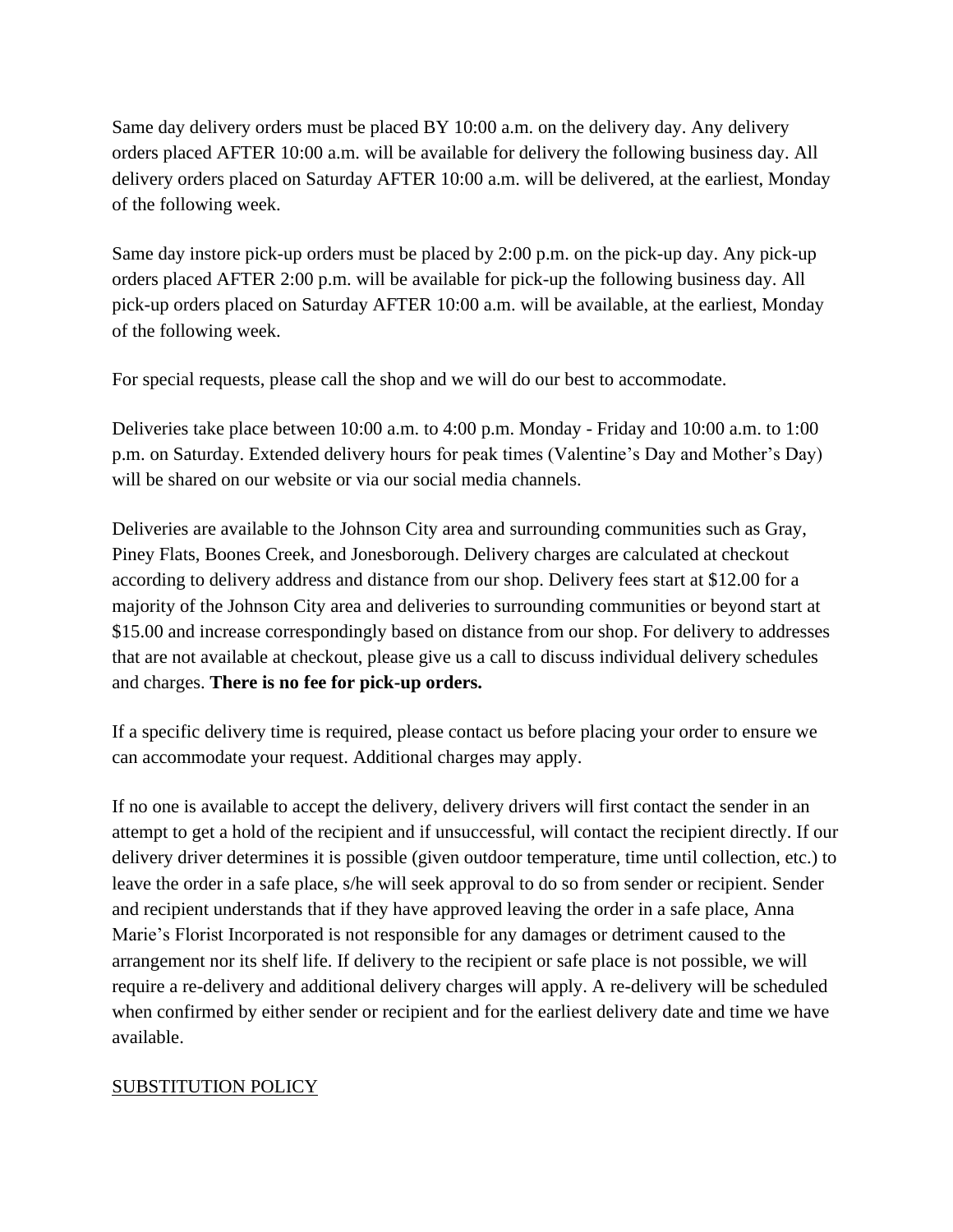All images shown on this site are for representation purposes only. Your selection when ordering reflects a style and color palette only, not a specific combination of blooms. All our flowers are selected fresh from market and due to seasonal availabilities, some flowers and plants may be substituted for a flower or plant of equal beauty, quality and price.

Flowers and plants are natural products and therefore may vary slightly in size and color to those pictured. Each bouquet or arrangement is made by hand and organic in nature, therefore no two orders will look the same.

By accepting these *Terms & Conditions* you accept that there may be variations between images on this site and the products delivered.

## REFUND POLICY

Flowers and plants are by nature, perishable products. We take the utmost care to ensure that every order leaving our shop is in perfect condition. We cannot guarantee freshness or lifespan of items that have not been properly cared for. All quality claims must be made within 24 hours of pick-up or delivery. The original product must be presented in-person at the shop or detailed photos emailed to us at annamariesflorist@gmail.com. We will work with you on a fair resolution at our discretion.

If you received the wrong item, please contact us immediately and we will work with you on a fair resolution.

If you need to return a new and unused retail item or non-floral product (i.e. book, vase, candle, etc.), a refund to your original method of payment is offered within 10 days of purchase with a receipt.

#### FORCE MAJEURE

Anna Marie's Florist Incorporated shall not be liable for any failure to perform or delay to perform, if that failure or delay is due to circumstances that is unforeseeable and beyond our reasonable control; these circumstances to include but not be limited to accidents, extreme weather, flood, fire, traffic congestion, riot, terrorism, strikes - including acts of God, natural disasters or any change in laws or regulations ("Force Majeure Event").

#### INTELLECTUAL PROPERTY

All content on this site including the website design, photographs, images, text, video, graphics, illustrations, proposals, workshops and product design are the intellectual property of Anna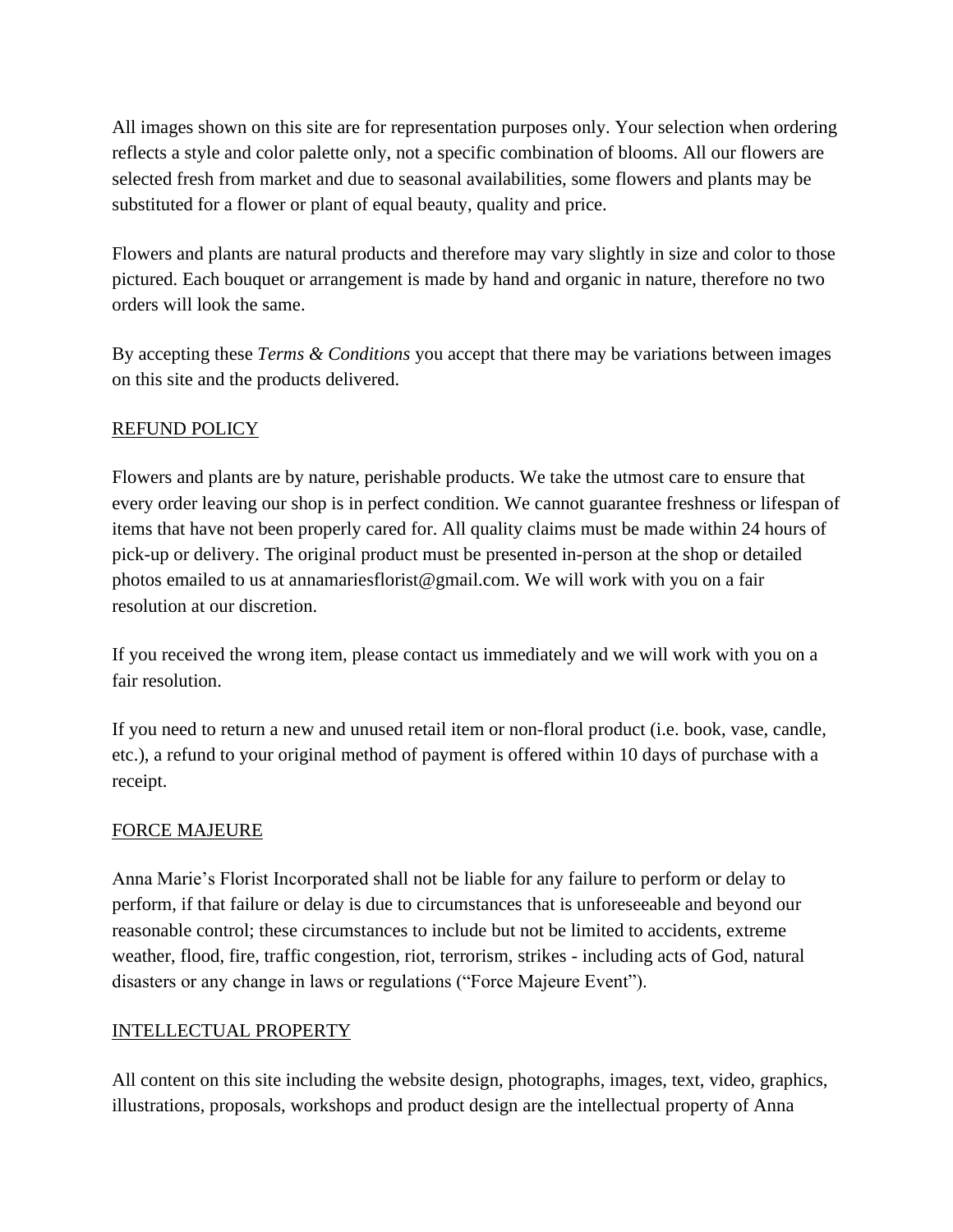Marie's Florist Incorporated and our third-party creative partners / photographers, protected by U.S. and international copyright laws. You may not reproduce, modify, distribute, transmit, republish or display any of the content contained within this site without prior written consent and authorization from Anna Marie's Florist Incorporated.

All photographs on this site from third-parties credit the photographer where possible. If you have reason to believe your work is being used on this site without your permission, please contact us directly to resolve the issue.

This site is for personal and non-commercial use only. A single copy of images and/or content may be downloaded for personal use only as long as you agree not to remove any copyright, trademark or other proprietary notices from the materials downloaded. If shared to third-parties including your personal social media accounts you must acknowledge Anna Marie's Florist Incorporated and/or our third-party creative partners / photographers as the rightful owner and source of the material.

# ERRORS, INACCURACIES AND OMISSIONS

Occasionally there may be information on our site that contains typographical errors, inaccuracies, or omissions that may relate to product descriptions, pricing, promotions, orders, delivery information, product care, or availability. We reserve the right to correct any errors, inaccuracies, or omissions, and to change or update information or cancel orders if any information is inaccurate at any time without prior notice (including after you have submitted your order).

# LIMITATION OF LIABILITY

You agree that, except as explicitly set forth herein, Anna Marie's Florist Incorporated, its directors, officers, employees, representatives, successors, licensors, and suppliers shall not be liable to you or any third party for any of the following types of damages related in any way to our relationship with you (including our products, services, or site content) or third-party materials or web sites: indirect, exemplary, special, incidental, punitive or consequential damages, or damages for loss of profits, revenue, data or use, incurred by you or any third party, whether in an action in contract or tort, related to our products or your access to, and use of, our sites or any other hyper-linked third party web site, even if we have been advised of, or are aware of, the possibility of such damages.

# INDEMNITY